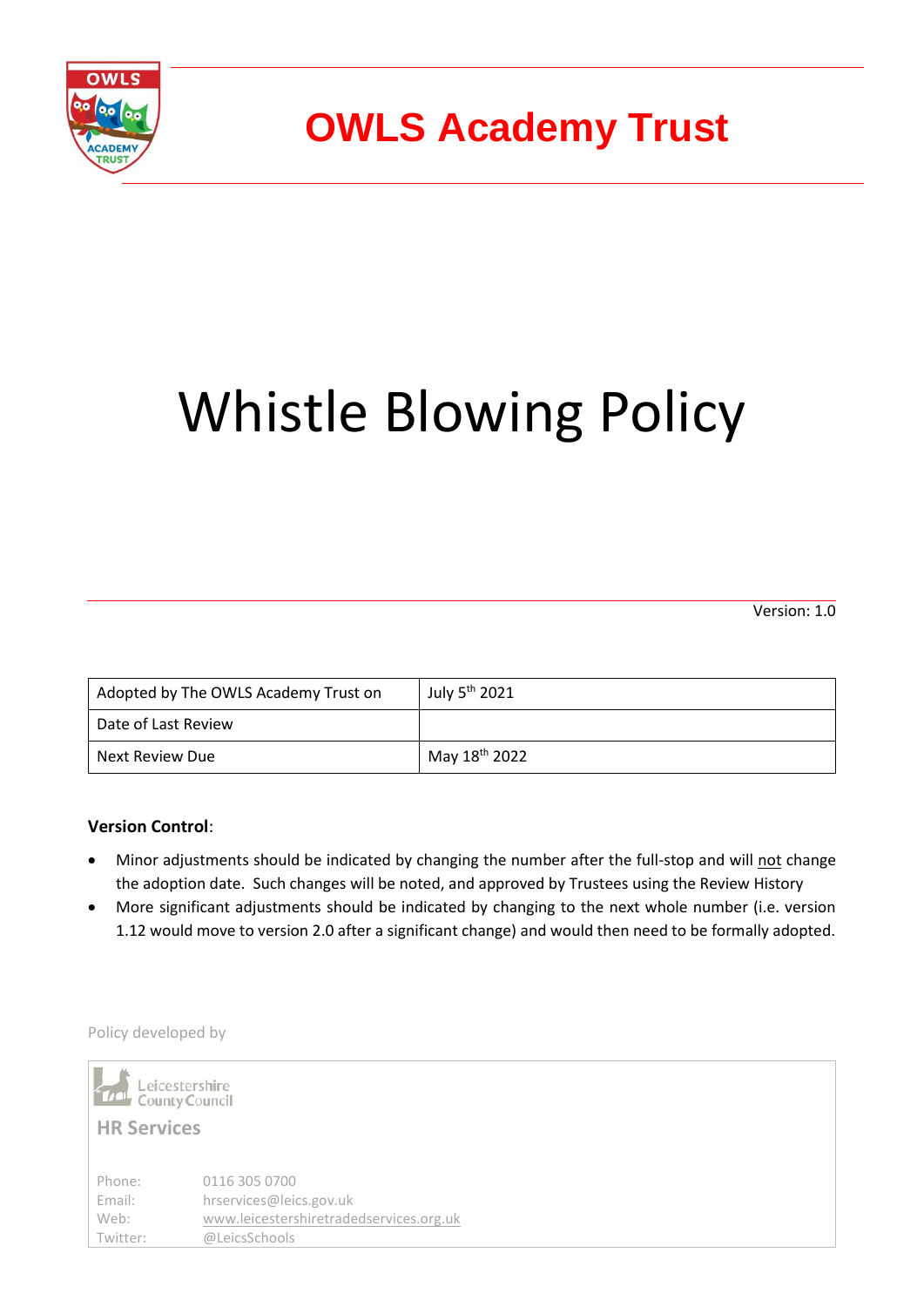## **Review History**

| <b>Date</b>          | By              | <b>Changes Made</b>                                                                                     | Approved<br>by Trustees |
|----------------------|-----------------|---------------------------------------------------------------------------------------------------------|-------------------------|
| 5 <sup>th</sup> July | Kirsten McLaren | Removal of 'Scope' and addition of 'Purpose'<br>Additional Information added within 'Raising a Concern' |                         |
|                      |                 |                                                                                                         |                         |
|                      |                 |                                                                                                         |                         |
|                      |                 |                                                                                                         |                         |
|                      |                 |                                                                                                         |                         |
|                      |                 |                                                                                                         |                         |
|                      |                 |                                                                                                         |                         |
|                      |                 |                                                                                                         |                         |
|                      |                 |                                                                                                         |                         |
|                      |                 |                                                                                                         |                         |
|                      |                 |                                                                                                         |                         |
|                      |                 |                                                                                                         |                         |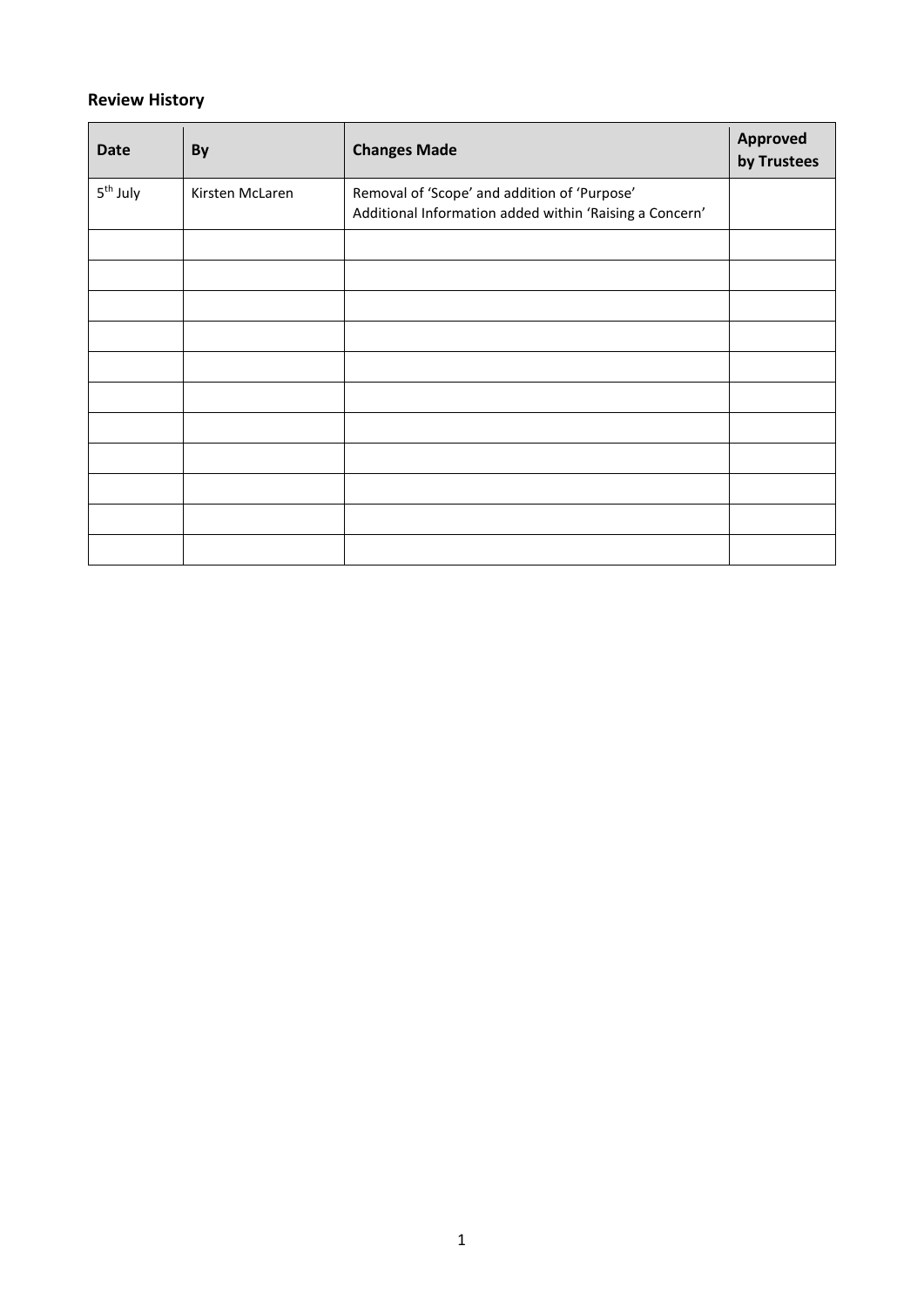This policy applies to all employees, including Head Teachers/Principals, Teachers and all Support Staff regardless of whether they are permanent, fixed term, casual, agency or volunteers, this includes Governors/Trustees, consultants and contractors.

This policy will be implemented in accordance with the Trust's Scheme of Delegation and Articles of Association. The constitution of formal panels will be determined by the Trust's Scheme of Delegation.

This policy does not form part of employees' terms and conditions of employment and therefore may be subject to change at the discretion of the Trust.

For the purposes of this policy

- The Head Teacher/Principal will be referred to as 'Head Teacher';
- Unless indicated otherwise all references to 'Head Teacher' shall include the CEO; and
- 'School' shall mean the individual school / academy or the Trust, as appropriate.

# **B** Purpose

1.1. This policy encourages and enables employees to raise promptly (disclose) any serious concerns they may have about the activities of employees, Governors/Trustees, or external organisations in relation to their dealings with the School, without worrying about doing so. Whistleblowing is the disclosure of information which relates to suspected wrongdoing or dangers at work.

This policy:

- Enables employees to raise any concerns they may have and to receive feedback about the outcome of any resulting investigation. It is important to note that the employee will not receive detailed information regarding the investigation or any actions taken;
- Allows employees to understand how and where to escalate their concerns if, following the completion of any internal processes, their concerns remain;
- Protects employees from reprisals or victimisation for 'whistleblowing' in good faith.
- 1.2. This policy is for disclosing matters other than a breach of an employee's own contract of employment. If an employee is concerned that their own contract has been, or is likely to be, broken, they should use the Grievance procedure.
- 1.3. To qualify as a protected disclosure it may be one of the following that is either already happening, has happened, or is likely to happen in the future:
	- A criminal offence or is potential unlawful;
	- A miscarriage of justice;
	- Regarding the application of the Schools policies or operating procedures;
	- An act of fraud or corruption;
	- Seems likely to cause damage or harm to a member of the public, the School, employees of the pupils;
	- An act creating a risk to health and safety;
	- An act causing damage to the environment;
	- Is a breach of any other legal obligation; or
	- Is a deliberate attempt by an individual or group of people to conceal any of the above.

A full list of disclosures qualifying for protection can be found in the Public Interest Disclosure Act 1998.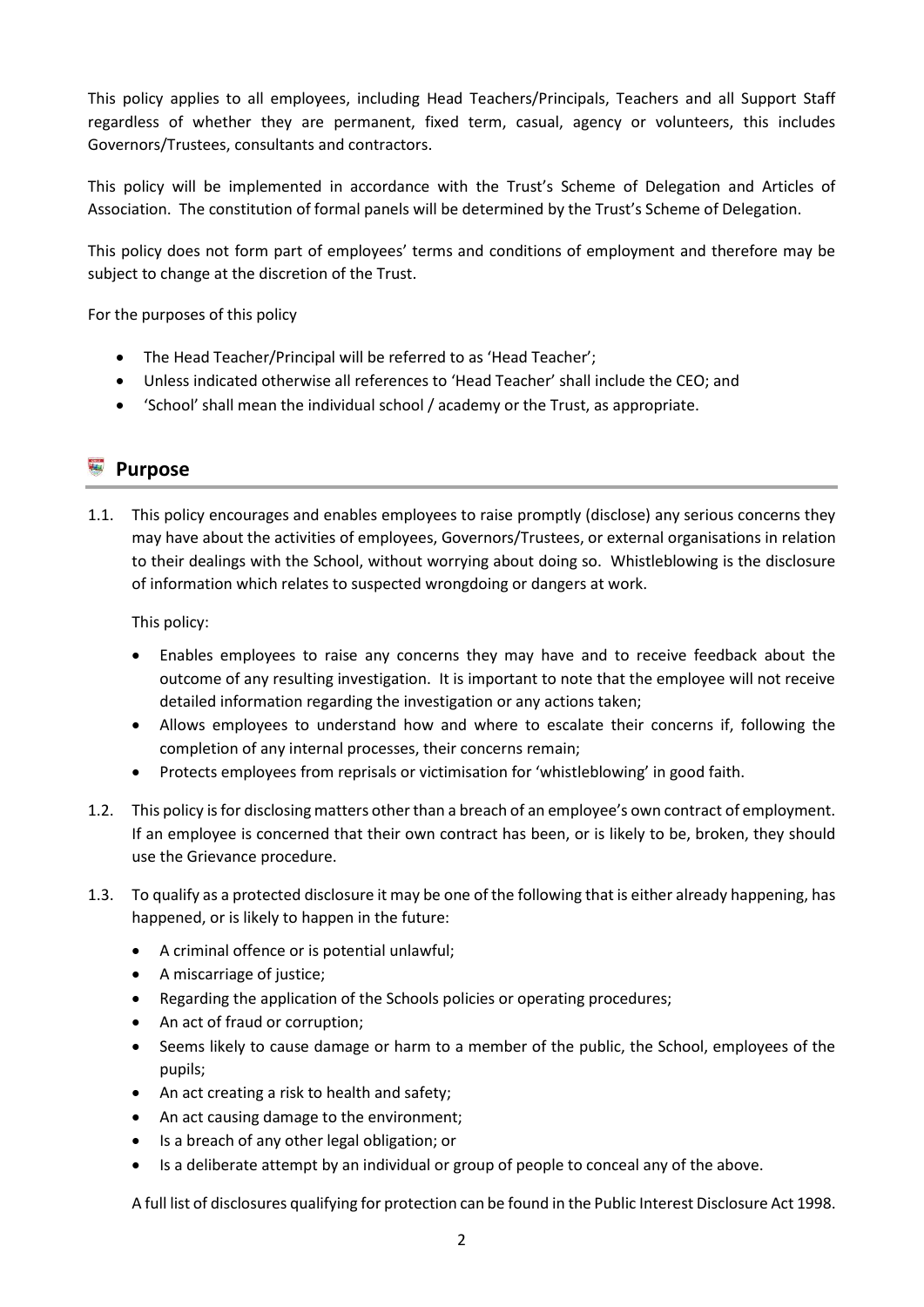# **Confidentiality**

- 2.1. The identity of employees who raise concerns will be protected as far as practicable. However, the investigation may, out of necessity, reveal the source of the information, and statements made by the employee(s) who raised the issue may comprise part of the formal process, for example if a formal process/hearing is required..
- 2.2. Employees are encouraged to put their name to any allegations made. Concerns expressed anonymously will be considered at the discretion of the Academy Trust, taking into account:
	- The seriousness of the issues raised;
	- The credibility of the concern;
	- The likelihood of the allegation being substantiated; and
	- Whether it is considered that the allegations are untrue/false.
- 2.3. Employees who raise an issue in good faith under this policy are protected by the Public Interest Disclosure Act 1998 from any repercussions on their present position or future career. The Act does not protect anyone who is acting maliciously, making false allegations or who is seeking personal gain. The School does not tolerate any form or harassment or victimization against an individual raising a concern.

# **Raising a Concern**

#### 3.1. **Who can raise a concern?**

Any individual who currently works for or who has previously worked for the School may raise a complaint. In addition, a complaint may also be raised under the policy by an individual who works for an organisation that provides a service to the School such as agency workers, volunteers and Governors/Trustees.

#### 3.2. **How to raise a concern?**

Concerns can be raised verbally or in writing. It is important that the employee provide as much detail as possible, including specific names, dates and places where known.

#### 3.3. **Who to raise your complaint with**

Employees should normally raise concerns with their Line Manager in the first instance. However, this will depend on the nature of the concern, the seriousness and sensitivity of the issue, and who is allegedly involved.

- 3.4. Employees who feel unable to approach their Line Manager may contact the Head Teacher. Where the concerns being raised relate to the Head Teacher, employees may contact a member of the Governing Body. Trade Union members may wish to contact their union representative for assistance or advice on raising an issue.
- 3.5. Where an employee is concerned that the Governing Body is acting or proposing to act unreasonably or has failed to discharge its duties, this can be raised as a whistleblowing concern. Employees who do not wish to raise their whistleblowing concern with the school directly can contact the Director of Children and Family Services at Leicestershire County Council. Alternatively, employees can contract the Secretary of State for Education via the DfE and/or Ofsted (Tel: 0300 123 3155 or via email: [whistleblowing@ofsted.gov.uk\).](mailto:whistleblowing@ofsted.gov.uk).)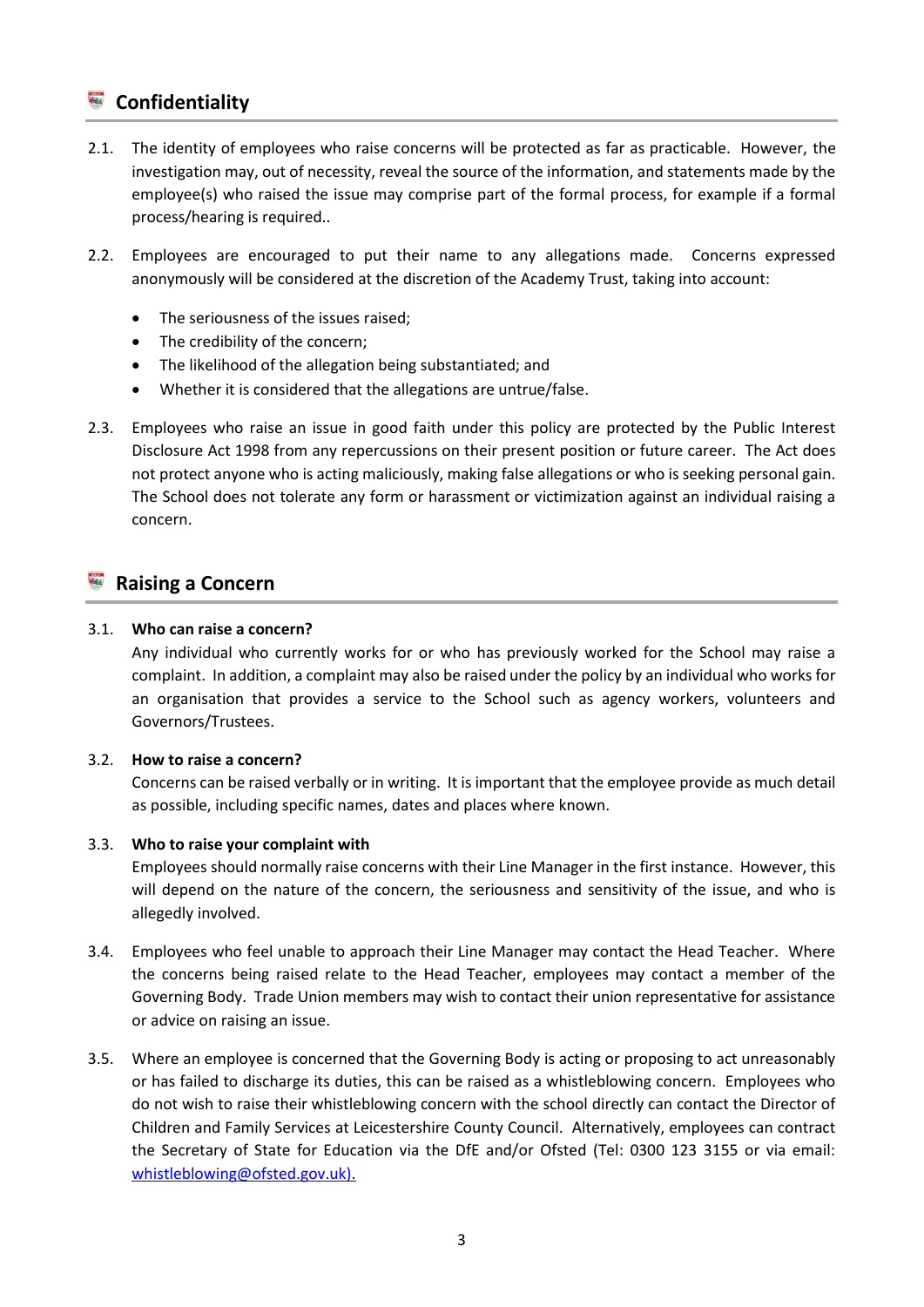3.6. Alternatively where concerns are of a serious nature and criminal activity is suspected, employees have the right to raise issues directly with the Police or other relevant agency as they see fit.

# **Response**

- 4.1. The action taken will depend on the nature of the concern being raised. For example, the matter may:
	- Be investigated internally;
	- Be investigated by a third party (such as HR);
	- Be referred to the School external auditor:
	- Be referred to the Police; or
	- Form the subject of an independent inquiry.
- 4.2. To protect individuals and the School, initial enquiries will be made to determine whether an investigation is appropriate and what form it should take. Allegations which fall within the scope of specific procedures (e.g. child protection or unlawful discrimination issues) will normally be dealt with under relevant policies where appropriate.
- 4.3. Some concerns may be resolved by agreed action without the need for investigation.
- 4.4. The person with whom the issue was raised will write to the employee (within 10 working days of receiving the complaint) to:
	- Acknowledge that the concern has been raised;
	- Indicate how it is proposed to deal with the matter;
	- Advise whether further investigations will take place and if not, why not; and
	- Confirm, where possible, an estimate of how long it will take to provide a final response.
- 4.5. If necessary, further information will be sought from the employee regarding the concern. The employee will have the right to be accompanied at any meetings by a Trade Union representative or work colleague.

# **Outcome of Investigation**

- 5.1. If an investigation is warranted, the employee will be informed about the outcome of any investigation but not the detail of the investigation or any action taken against another employee (e.g. disciplinary action).
- 5.2. The employee who raised the concern has no right of appeal against the outcome of the investigation, however, if the employee is not satisfied with the outcome of the investigation and wishes to take the matter outside the School, they may contact:
	- For safeguarding issues only, Leicestershire County Council's Allegations Manager (LADO) (tel: 0116 305 4141)
	- Their local Councillor (for employees who live in the area of the School);
	- Relevant professional bodies or regulatory organisations (DfE, ESFA, Ofsted, HMRC, etc);
	- The police;
	- The whistleblowing charity, Protect (tel: 0203 117 2520)
	- The National Audit Office (tel: 0207 798 7999)